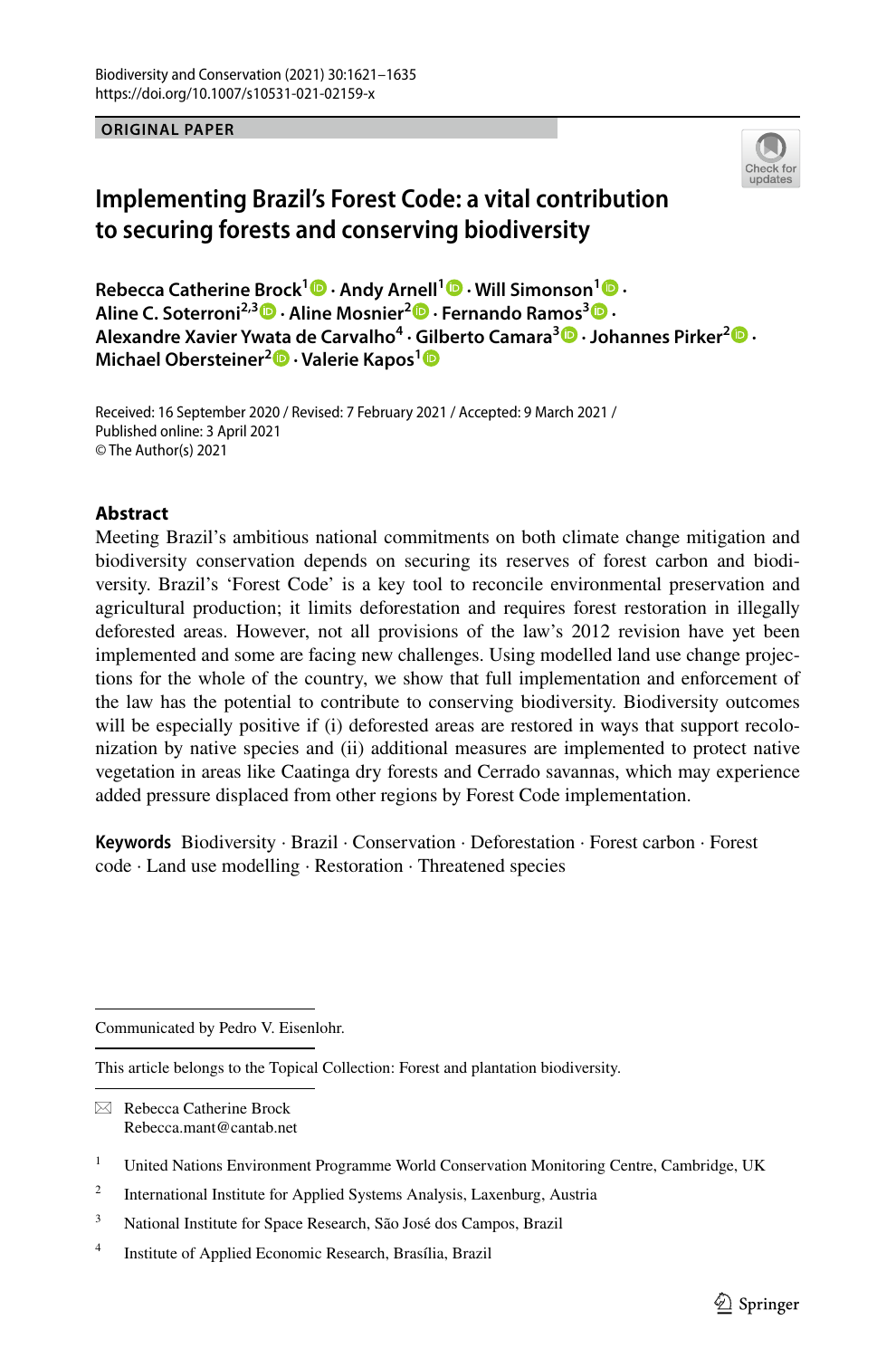# **Introduction**

As a mega-diverse country, with two of the world's biodiversity hotspots (Myers et al. [2000\)](#page-13-0) and the world's largest remaining expanse of tropical rain forest, Brazil has helped to set global objectives on halting biodiversity loss. However, many Brazilian species and ecosystems are under increasing pressure, with agricultural expansion and related land use change being major threats here (de Mello et al. [2015;](#page-12-0) Moura et al. [2013;](#page-13-1) de Castro Solar et al. [2016](#page-12-1)), as they are globally (Newbold et al. [2015\)](#page-13-2). In 2019 annual rates of deforestation in the Amazon reached their highest level in a decade (PRODES [2019](#page-13-3)). Although the majority of land owners abide by deforestation laws, not all do and this contributes to the overall rate of deforestation (Rajão et al. [2020\)](#page-13-4).

Brazil's national biodiversity targets, which mirror the Convention on Biological Diversity's Aichi targets, aim to address the underlying causes of biodiversity loss, reduce direct pressures on biodiversity, promote sustainable use, and improve the status of biodiversity (MMA [2016\)](#page-13-5). The national targets to be achieved by 2020 include signifcantly reducing the risk of extinction of threatened species (target 12) and at least halving the rate of loss of native habitats (relative to 2009 rates; target 5; MMA [2016\)](#page-13-5).

Brazil has also set ambitious objectives for contributing to climate change mitigation by reducing land-use related and other greenhouse gas emissions. Its nationally determined contribution (NDC) to achieving the goals of the Paris Agreement includes policies and measures for achieving zero illegal deforestation in the Brazilian Amazon by 2030 (Federative Republic of Brazil [2015\)](#page-12-2).

Given anticipated increases in population size, demand for agricultural goods (OECD/ FAO [2016](#page-13-6)), and pressure for agricultural expansion, meeting these biodiversity conservation and climate change mitigation objectives requires efective design, implementation and enforcement of policies, laws and regulations. Brazil's main tool for regulating land use change on private lands is the Natural Vegetation Protection act, (Law n° 12,651, commonly known as the 'Forest Code', FC), which was revised in 2012 and establishes regionspecifc legal limits to the amount of deforestation that can occur on a private property (Table [1\)](#page-1-0). Growing pressures and threats to Brazil's fauna triggered the Brazilian government to list those species facing the highest degree of threat, and work to develop conservation action plans and strategies for all listed species (MMA [2016\)](#page-13-5). However, recently, Brazil's government has decreased environmental protections (Rochedo et al. [2018](#page-13-7)).

Making good decisions on the design, implementation and enforcement of policies, laws and regulations, requires clear understanding of potential risks, benefts and trade-ofs.

| Provision                                         | <b>Details</b>                                                                                                                                                                                                                                                                                                                                        |
|---------------------------------------------------|-------------------------------------------------------------------------------------------------------------------------------------------------------------------------------------------------------------------------------------------------------------------------------------------------------------------------------------------------------|
| Legal reserves                                    | The minimum percentage of forest which needs to be preserved on every<br>private property. It varies across Brazil's six biomes ranging from 80% in<br>the Amazon biome to 20% in the Atlantic Forest and Caatinga, and it also<br>designates environmentally sensitive areas, such as riversides and hilltops,<br>as areas of permanent preservation |
| Obligations for restoration                       | An obligation that illegally deforested areas are restored at landowners'<br>expense, but the Code includes an amnesty for small farms                                                                                                                                                                                                                |
| Environmental reserve quo-<br>tas mechanism (CRA) | The CRA mechanism allows landowners to 'trade' reforestation requirements<br>for preservation of mature forest elsewhere in the same biome (see SI)                                                                                                                                                                                                   |

<span id="page-1-0"></span>**Table 1** Main provisions within the revised 'Forest Code'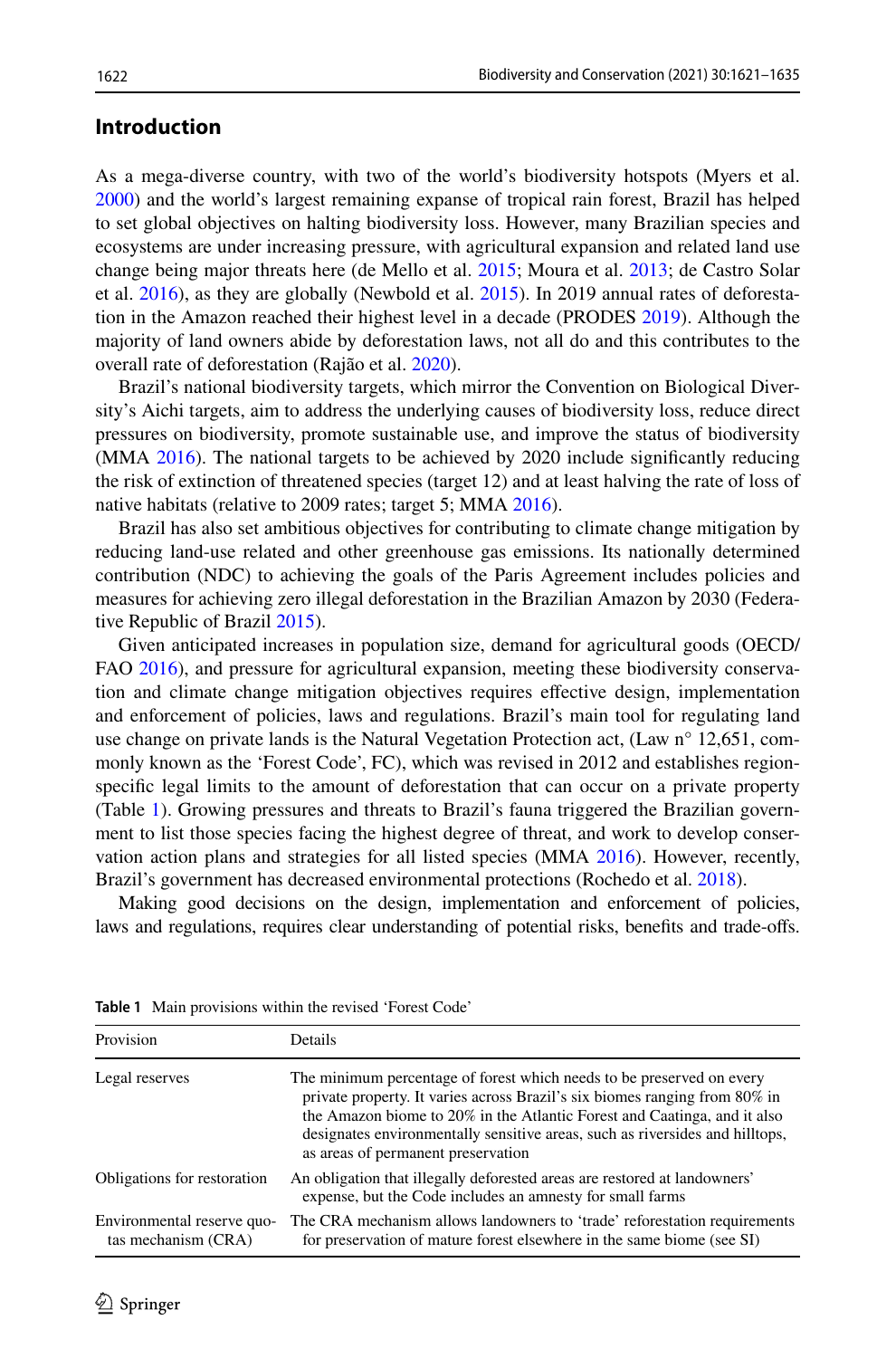Previous modelling studies (e.g. Soares-Filho et al. [2014](#page-13-8); Soterroni et al. [2018](#page-13-9)) and reviews (Brancalion et al. [2016](#page-12-3)) have explored the potential impacts of the efective implementation of the FC on land use change, or the impact of land use change on Brazilian species (Soares-Filho et al. [2006](#page-13-10); Bird et al. [2012](#page-12-4); Strassburg et al. [2012](#page-13-11); de Castro Solar et al. [2016](#page-12-1)). Other studies have assessed the impact of the FC on biodiversity in particular biomes (Brandão et al. [2020](#page-12-5); Strassburg et al. [2017;](#page-13-12) Vieira et al. [2018](#page-13-13)). However, comprehensively determining the potential contribution of FC implementation and enforcement to achieving conservation targets for threatened species, and any potential trade-ofs between the impacts on diferent biomes and targets, requires assessing the implications for land use change across all of Brazil and the associated impacts on species. This is especially true for biomes other than the Amazon, including the Caatinga (Santos et al. [2011\)](#page-13-14) and non-forest ecosystems, which have often been omitted from previous assessments (Overbeck et al. [2015\)](#page-13-15). Furthermore, since the annual rate of deforestation in the Amazon has been increasing since 2012 (PRODES [2019](#page-13-3)), and there have been recent reductions in environmental regulations (Rochedo et al. [2018\)](#page-13-7), we urgently need to assess and compare the potential risks of not fully implementing or enforcing the provisions of the FC with the benefts of doing so.

To this end, we are using the GLOBIOM-Brazil model (Soterroni et al. [2018](#page-13-9); Soterroni et al. [2019](#page-13-16)) a regional version of the global land use partial equilibrium model GLOBIOM (Havlík et al. [2011](#page-12-6), [2014](#page-12-7)). GLOBIOM-Brazil simulates the competition for land among the main sectors of the land use economy (agriculture, forestry and bioenergy) by maximizing the sum of consumer and producer surpluses subjected to resource, technology and policy restrictions. The demand is driven by gross domestic product (GDP) and population growth, and dietary trends derived from the Shared Socioeconomic Pathways (SSPs) (O'Neill et al. [2014](#page-13-17)). On the supply side, production is endogenously adjusted to meet the demand for all 30 regions represented in the model, including Brazil. As a result of the maximization of the welfare, the equilibrium quantities and prices are obtained for each region and product. The model projects the extent and spatial distribution of land use change that these demands for agricultural goods may result in. It allows changes between all diferent land uses (e.g. pasture to agriculture, and forest to pasture) in order to meet the agricultural demands in the most economically efficient way. GLOBIOM-Brazil refects Brazil's specifcities and captures the major trends of land use including deforestation and agriculture expansion during the historical period, which gives confdence in the model projections. We used the scenarios from Soterroni et al. [2018](#page-13-9) to explore land use changes associated with some of the provisions included in the FC (Table [1](#page-1-0)), linking this to potential economic, productivity and emissions impacts. These scenarios show the efect of the diferent provisions of the forest code by imposing or relaxing restrictions on land use transitions. Here, we assess the potential impacts on biodiversity of Soterroni's GLO-BIOM-Brazil land use change projections across the country's 6 terrestrial biomes and in relation to priority areas for biodiversity conservation. We show where projected land use change threatens biodiversity and highlight the relative impacts of diferent provisions included in the FC.

# **Methods**

#### **Land use change model**

We used GLOBIOM-Brazil, a bottom-up recursive dynamic global partial equilibrium economic model, to project land use change from the baseline year 2000 up to 2050 (Soterroni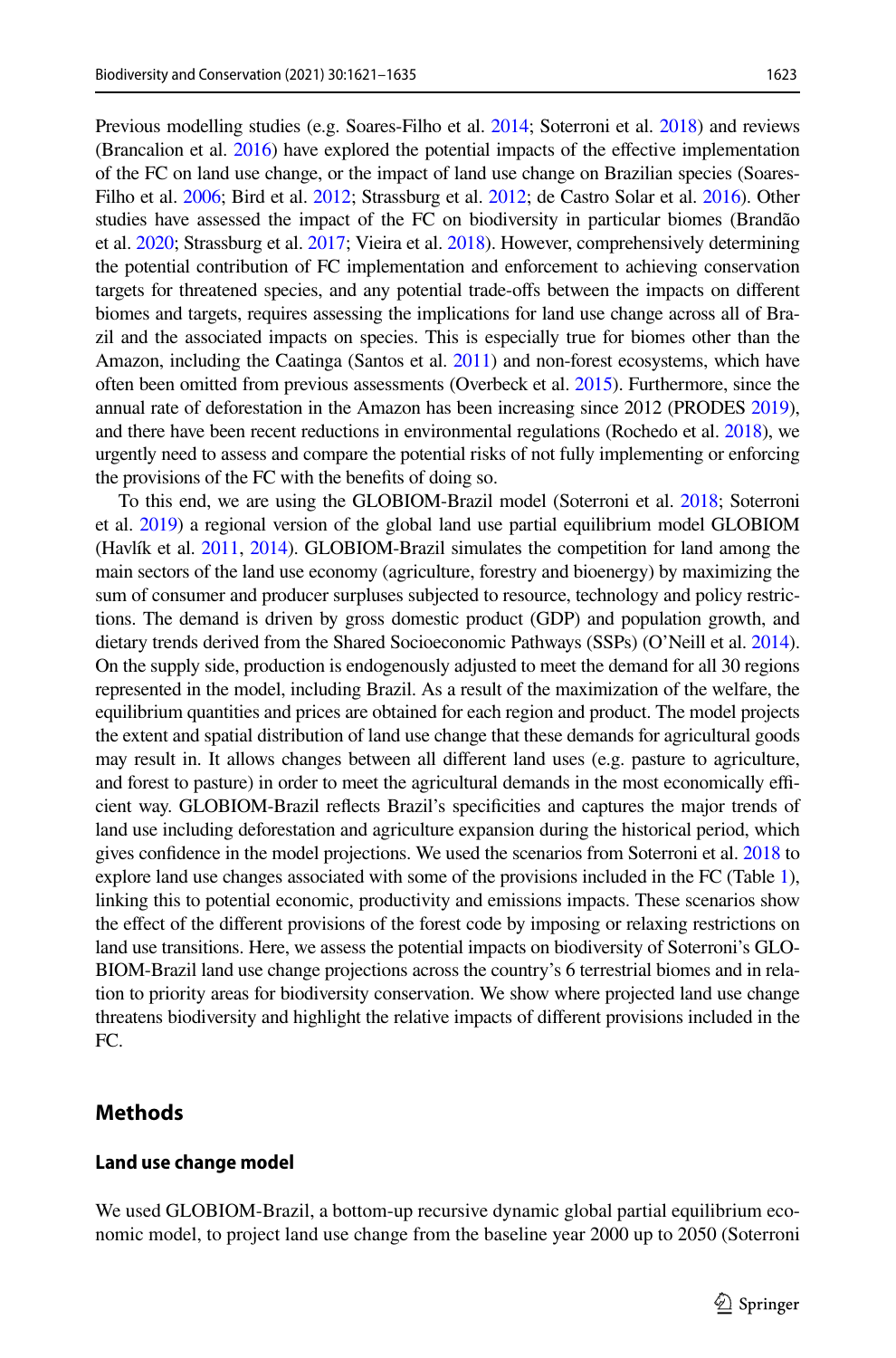et al. [2018;](#page-13-9) Soterroni et al. [2019;](#page-13-16) Uba de Andrade Junior et al. [2019;](#page-13-18) Zilli et al. [2020\)](#page-13-19). The model runs in 10 year timesteps and takes into account projected changes in population and demands for goods (both nationally and globally), as well as spatially-varying factors such as land productivity, production costs, and internal transportation costs, to simulate the production and trade of 18 crops, 5 forestry products and 7 livestock products on uniform grid with a spatial resolution of approximately 50 km by 50 km at the equator for Brazil, and 200 km by 200 km for the rest of the world. It produces projections of land use as the proportion of each gridcell covered by each of 6 land use classes (Table [2\)](#page-3-0). The model allows for land use displacement, since if land use conversion is restricted in one area the demand will shift to other areas. It also allows for the indirect efect of agricultural expansion, since where projections suggest the most economically efficient use of existing pasture is conversion to cropland, demand for livestock products will be met elsewhere.

#### **Policy scenarios**

We used the GLOBIOM-Brazil model to simulate policy scenarios exploring the impact of diferent components of the FC. The policy scenarios ranged from no implementation of the FC to full implementation and enforcement (Table [3](#page-4-0)). The *No*\_*FC* scenario simulates the potential deforestation if no provisions of the FC are enforced. This scenario therefore simulates control of deforestation beyond legal limits only for the Atlantic Forest biome, where specifc restrictive legislation distinct from the FC, "Law 11.428/2006" also known as the Atlantic Forest Law, has been in place since 2006. The *FC scenario* covers the full implementation and enforcement of all the main provisions of the 2012 FC regulations, thus assuming there is zero illegal deforestation in all biomes after 2010, and full compliance with the forest restoration obligation and implementation of the environmental reserve quotas mechanism (CRA; Table [1\)](#page-1-0) after 2020. Note that legal deforestation of forest surpluses is allowed at all times.

A set of intermediate policy scenarios explored the impact of enforcing deforestation restrictions without considering the potentially confounding infuence of restoration requirements (i.e. in these scenarios varying deforestation restrictions were enforced but the restoration requirements were not). These scenarios are where illegal deforestation is controlled only in the Amazon and Atlantic Forest (*IDC\_Amazon*), or everywhere in Brazil

| Category             | Details                                                                                                                                                                                                                                                                             |
|----------------------|-------------------------------------------------------------------------------------------------------------------------------------------------------------------------------------------------------------------------------------------------------------------------------------|
| 'Unmanaged forest'   | Forest (including evergreen rainforest of the Amazon, deciduous forest of the<br>Caatinga and woody savannas of the Cerrado) that was present in 2000 and not<br>used for production according to the input data (IBGE Vegetation Map, SOS Mata<br>Atlantica forest map, and MODIS) |
| 'Managed forest'     | Forest that was present in 2000 and is used for timber production according to these<br>sources                                                                                                                                                                                     |
| 'Forest regrowth'    | Areas that are set aside due to enforcement of the requirements to restore illegally<br>deforested area under the FC                                                                                                                                                                |
| 'Other natural land' | Land not in productive use, mosaics of natural vegetation and areas previously used<br>for agriculture but not currently under production                                                                                                                                           |
| Cropland             | Initial distribution defined according to national agricultural census data                                                                                                                                                                                                         |
| Pasture              | Initial distribution defined according to national agricultural census data                                                                                                                                                                                                         |

<span id="page-3-0"></span>**Table 2** Land use categories used in the Globiom Brazil model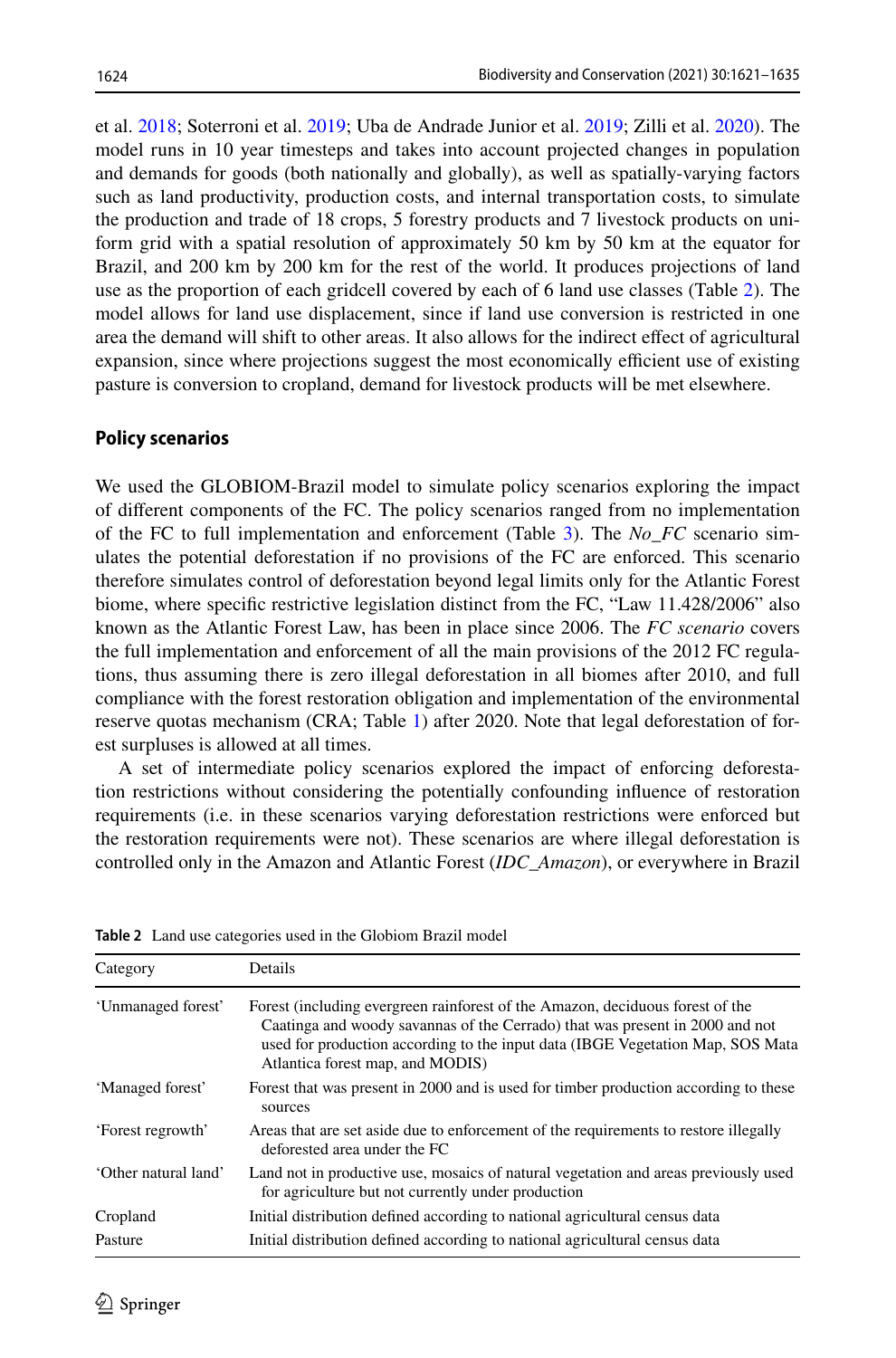|                         | LOBIOM-Brazil and used within the biodiversity assessments<br>Table 3 Scenarios modeled with Gl                                                                                                                                                           |                                                                                                                                                                                                                                                                                                                           |
|-------------------------|-----------------------------------------------------------------------------------------------------------------------------------------------------------------------------------------------------------------------------------------------------------|---------------------------------------------------------------------------------------------------------------------------------------------------------------------------------------------------------------------------------------------------------------------------------------------------------------------------|
| Policy scenario Details |                                                                                                                                                                                                                                                           | Key implications for projected land use change 2010 to 2050                                                                                                                                                                                                                                                               |
| No_FC                   | No illegal deforestation control, restoration requirements or tradeable quotas<br>mechanism                                                                                                                                                               | Deforestation Amazon 46.7MHa, Cerrado and Caatinga 17.9MHa, total<br>Highest levels of deforestation and agricultural expansion across Brazil.<br>Brazil 65.5MHa; loss 'other natural land' 24.4MHa                                                                                                                       |
|                         | historical probability of enforcement of illegal deforestation control rather<br>than total legal restrictions. No restoration requirements or tradeable<br>DC_Imperfect Some illegal deforestation control everywhere, but levels based on the<br>quotas | Deforestation Amazon 25.2MHa, Cerrado and Caatinga 21.1MHa, total Brazil<br>higher than full deforestation controls. Some displacement of deforestation<br>Lower levels of total deforestation than without deforestation restrictions but<br>47.4MHa; loss 'other natural land' 31.6MHa<br>into the Cerrado and Caatinga |
| DC_Amazon               | Total prevention of illegal deforestation in Amazon and Atlantic Forest but<br>Brazil. No restoration requirements or tradeable quotas<br>not elsewhere in                                                                                                | of deforestation into Cerrado and Caatinga. Deforestation Amazon 7.1 MHa.<br>Low levels of deforestation in the Amazon but highest levels of displacement<br>Cerrado and Caatinga 24.8MHa, total Brazil 34.0MHa; loss 'other natural<br>land' 39.0MHa                                                                     |
| DC Brazil               | Total prevention of illegal deforestation everywhere in Brazil. No restoration<br>tradeable quotas<br>requirements or                                                                                                                                     | Low levels of deforestation but no forest restoration. Deforestation Amazon<br>7.1 MHa, Cerrado and Caatinga 16.1 MHa, total Brazil 24.3MHa; loss<br>other natural land' 42.0MHa'                                                                                                                                         |
| $No_C CRA$              | Total prevention of illegal deforestation everywhere in Brazil. Restoration<br>plemented but no tradeable quotas<br>requirements im                                                                                                                       | Low levels of deforestation and high levels of forest restoration. Deforestation<br>Amazon 7.3 MHa, Cerrado and Caatinga 18.0MHa, total Brazil 26.4 MHa;<br>forest restoration 18.6MHa; loss 'other natural land' 49.1MHa                                                                                                 |
| FC                      | Full implementation and enforcement of the new "forest code". Total preven-<br>tion of illegal deforestation everywhere in Brazil. Restoration requirements<br>implemented along with tradeable quotas                                                    | Lowest total levels of deforestation. Deforestation Amazon 7.0MHa, Cerrado<br>and Caatinga 16.9MHa, total Brazil 25.5MHa; forest restoration 13.0MHa;<br>loss 'other natural land' 47.4MHa                                                                                                                                |
|                         |                                                                                                                                                                                                                                                           |                                                                                                                                                                                                                                                                                                                           |

<span id="page-4-0"></span>For further details see Soterroni et al.  $\left( 2018\right)$ For further details see Soterroni et al. ([2018](#page-13-9))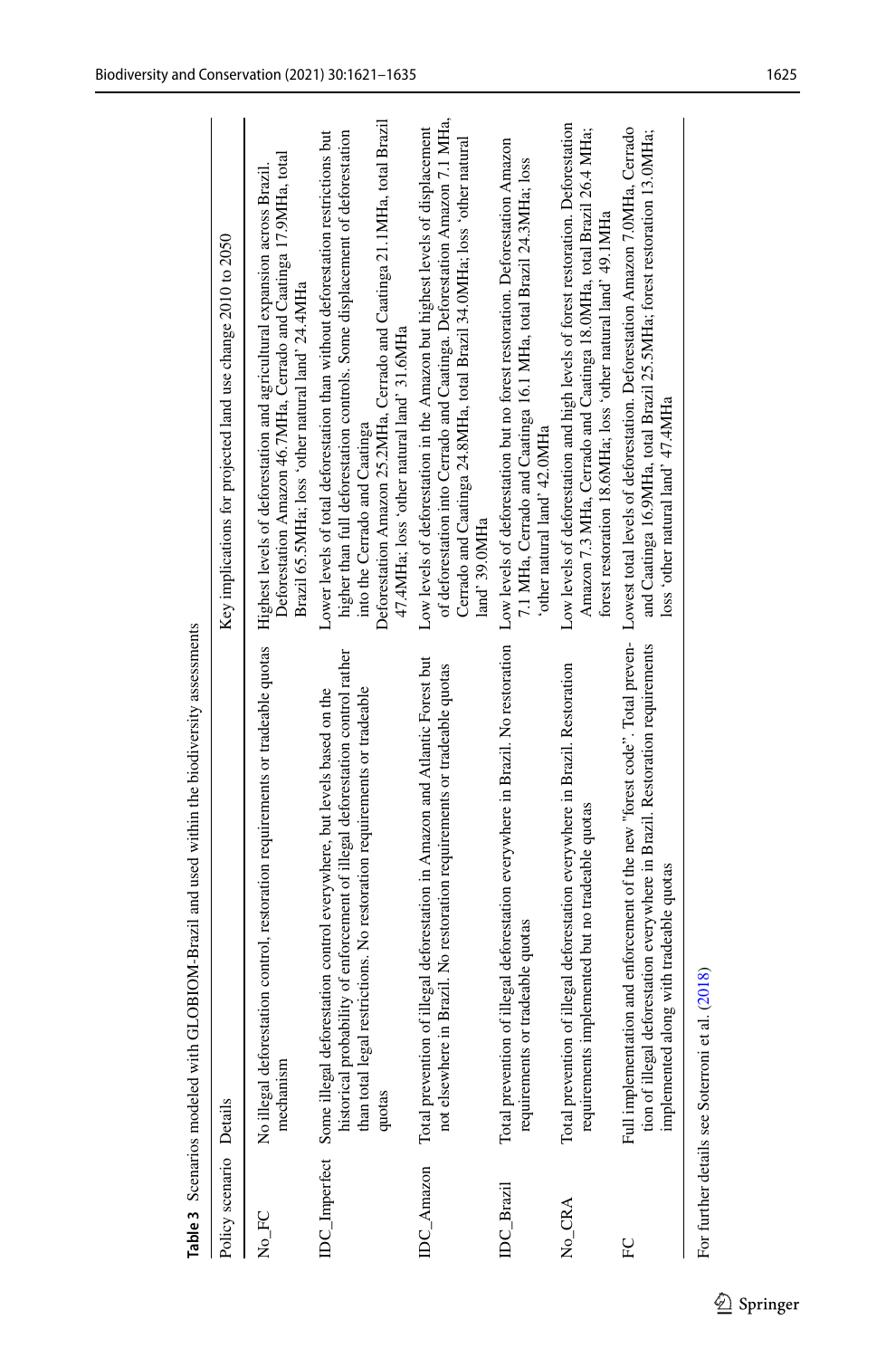(*IDC\_Brazil*), or where there is imperfect illegal deforestation control (*IDC\_Imperfect*). In the latter, the historical probability of enforcement of illegal deforestation control, p, was calculated per grid cell and deforestation restricted to a proportion of each grid cell equal to 1.5p (see Soterroni et al. [2018\)](#page-13-9). In a fnal scenario (*No\_CRA*), all FC provisions are implemented and enforced except the CRA, to explore the infuence of this mechanism. The environmental debts are based on the Cadastro Ambiental Rural (the Rural Environmental Registry—CAR) information (Guidotti et al. [2017\)](#page-12-8), which diferentiates between permanent preservation areas (APP) and legal reserve (LR) areas. In the FC scenario, the model fully repays the APP debts through restoration, and only the LR debts are subjected to compensation through the CRA mechanism (see Soterroni et al. [2018](#page-13-9)).

## **Biodiversity impacts**

We assessed the potential impacts of the projected land use changes on (i) species and (ii) priority areas for biodiversity conservation defned by the Environment Ministry (MMA; MMA [2007\)](#page-13-20).

## **Species**

We assessed the impacts of modelled land use change on the 311 species (mammals, amphibians and birds) identifed by the Brazilian government as threatened, for which data on extent of occurrence (range) were available from the IUCN Red List (IUCN [2013](#page-12-9)) (see SI Table S1 for the list of species). The assessment built on the impact score approach used by Buchanan et al. [\(2011](#page-12-10)). The main indicator we used was an assessment for each species of the likely change in the amount of suitable habitat along with the proportion of suitable habitat lost or gained between 2010 and 2050. The identifcation of suitable habitat for each species was based on a cross-walk between IUCN habitat classes and the GLOBIOM land use categories (SI Table S2). The impacts of land use change were assessed by calculating loss or gain in the potential habitat the land use change represents. GLOBIOM-Brazil works in 50 km by 50 km cells but the species range data are at a finer resolution. Thus, in combining the two datasets we assumed that suitable habitat from the model had the maximum overlap with species ranges in 2010, i.e. that if 30% of a grid-cell contained suitable habitat in 2010 and a species range covered 40% of the grid-cell we assumed that all of the suitable habitat occurred within the species range. We assumed that land use change to 2050 in a grid-cell was evenly distributed.

#### **Priority areas**

The Brazilian ministry of the environment, MMA, has identifed areas of priority for biodiversity conservation (Rosa et al. [2007\)](#page-13-21). Many of the areas identifed as national priorities for biodiversity are under legal protection (e.g. are within National Parks). Since GLOBIOM-Brazil assumes these protected areas prevent land use change, we focussed our assessment on the impacts of projected land use change on biodiversity priority areas that are outside protected areas. As with the species assessment, the modelled land use change in biodiversity priority areas was assessed by assuming that diferent land classes in a gridcell are evenly distributed. (For both species and priority areas, the efects of this assumption were tested; see SI).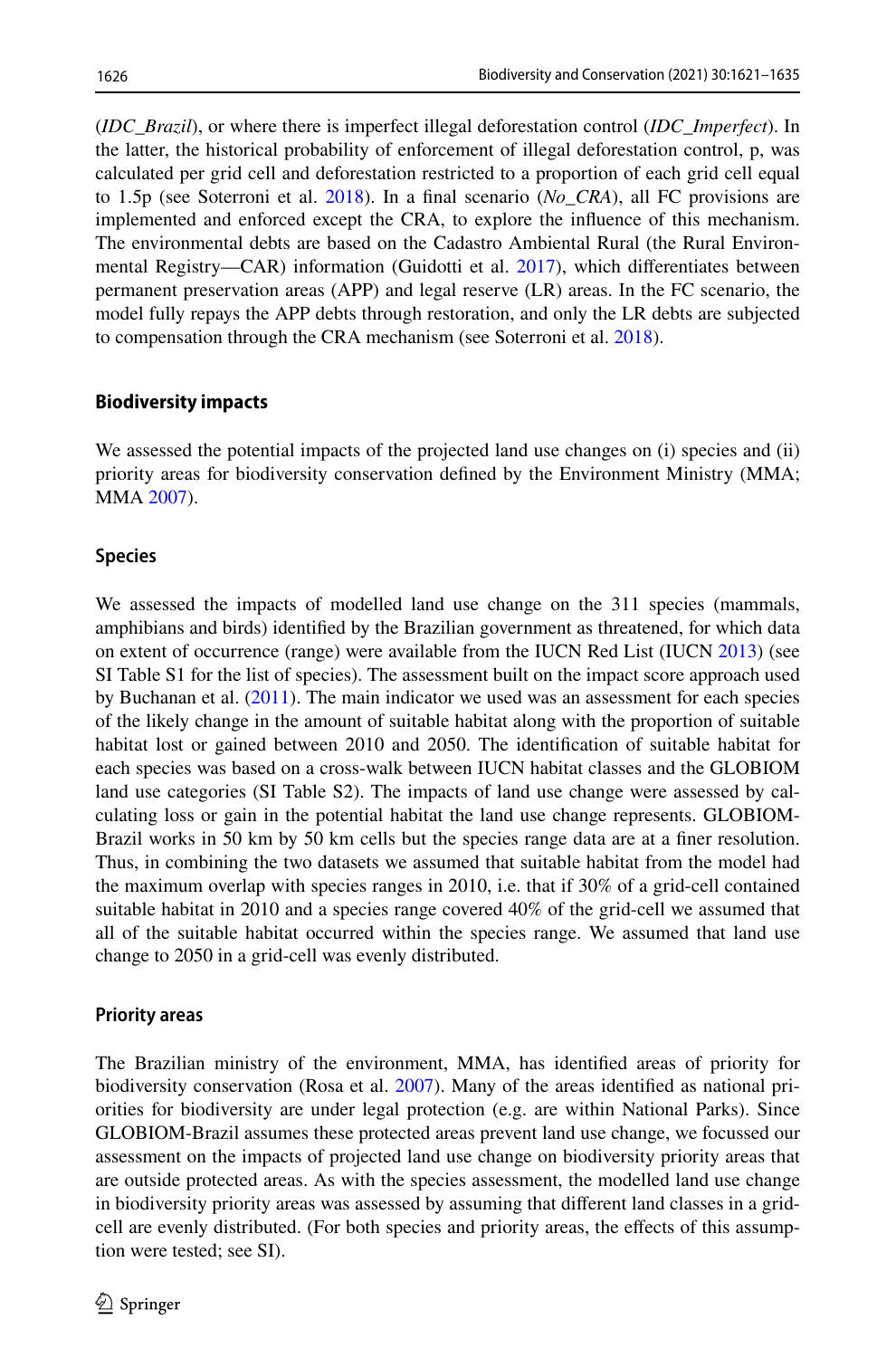# **Results**

Comparing *FC* and *No\_FC* scenarios, full implementation and enforcement of the FC (including both its deforestation restrictions and restoration requirements, as well as tradeable quotas) is projected to lead to many fewer species losing habitat and many more species gaining habitat between 2010 and 2050 (Fig. [1\)](#page-6-0). Preventing illegal deforestation across Brazil (*IDC\_Brazil*) on its own (i.e. without the restoration requirements or tradeable quotas within the FC) reduces by more than a quarter the number of species projected to lose over 5% of their habitat 2010–2050 compared to a scenario without the Forest Code, where illegal deforestation is prevented only in the Atlantic Forest (*No\_FC*; Fig. [1\)](#page-6-0). As expected, if illegal deforestation controls are not fully enforced (*IDC\_Imperfect*) more species lose over 5% of their habitat than if there is full enforcement (*IDC\_*Brazil). However, this partial enforcement does reduce the number of species losing over 30% and over 5% of their habitat compared to no enforcement (*No\_FC).* Preventing illegal deforestation only in the Amazon (*IDC\_Amazon*) leads to more species losing habitat compared to the scenario in which illegal deforestation is prevented across the whole of Brazil (*IDC\_Brazil).* It is also worth noting that preventing illegal deforestation across the country decreases the number of species gaining habitat due to a net reduction in the area of 'other natural land', land not in productive use: abandoned agricultural land is brought back into production, and other native vegetation remnants are lost (see Table [1](#page-1-0) for defnition). Crucially, even with full implementation and enforcement of the FC a number of species are still projected to lose a large proportion of their habitat.



<span id="page-6-0"></span>**Fig. 1** The proportion of 311 assessed species which lose (or gain) diferent percentages of their potential habitat between 2010 and 2050 under each scenario, assuming that species can re-colonise regenerating forest. Scenarios: *No\_FC*—no implementation of the "Forest Code"; *IDC\_Imperfect*—imperfect illegal deforestation control everywhere; *IDC\_Amazon*—prevention of illegal deforestation in the Amazon and Atlantic Forest; *IDC\_Brazil*—prevention of illegal deforestation across Brazil; *No\_CRA*—implementation of deforestation controls and restoration requirements within the "Forest Code" but no tradeable quotas; and *FC* full implementation and enforcement of the new "Forest Code"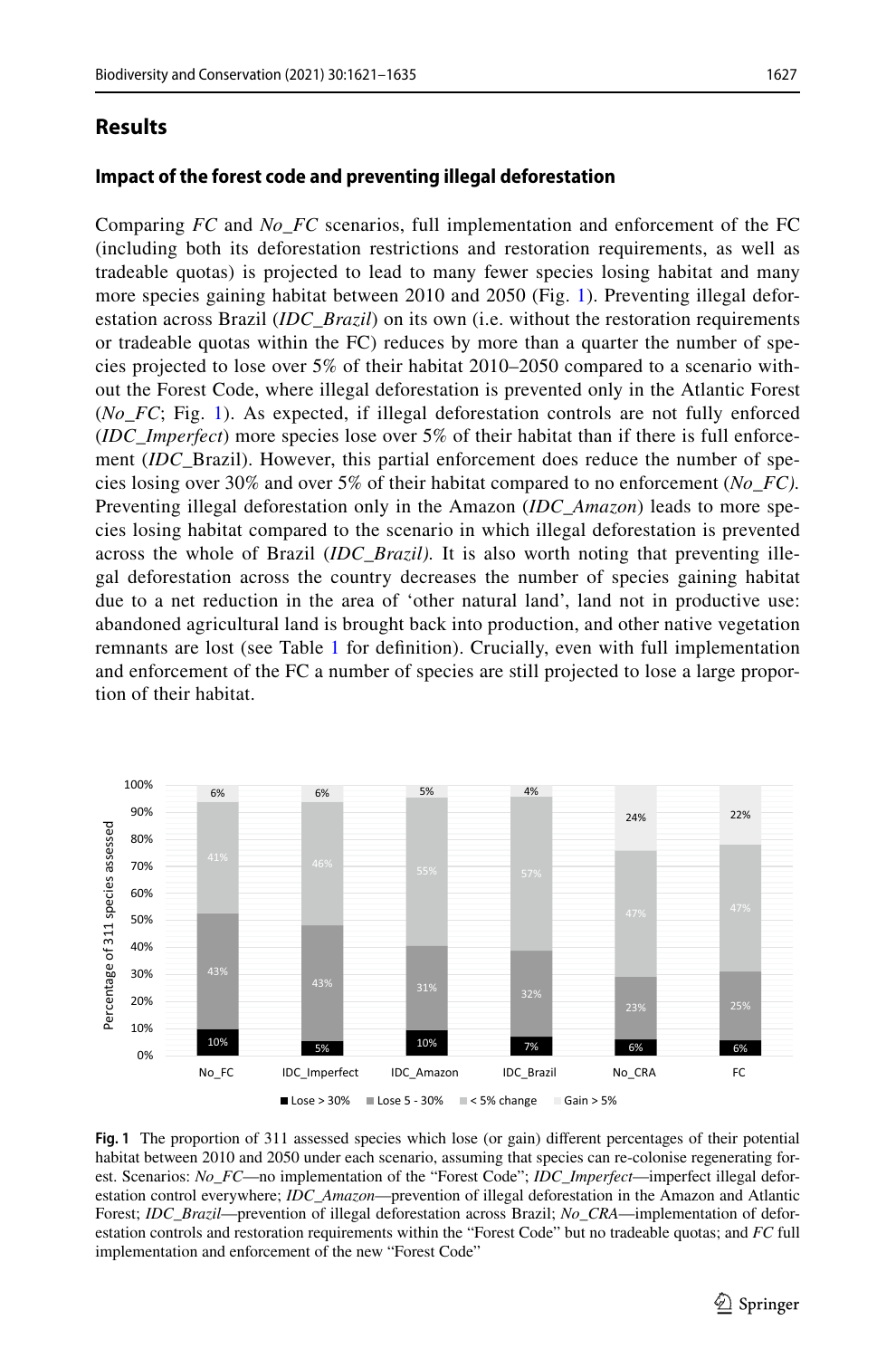## **Impacts of FC restoration and tradeable quota provisions**

Including the restoration provision of the forest code enables some species to gain habitat, whether or not the CRA mechanism is included (Fig. [2](#page-7-0)). However, the impacts depend on the suitability of restored forest as habitat and the ability of species to recolonise it. If areas set aside to meet the forest restoration requirements are not suitable for species recolonization, the number of species with projected net loss of habitat is much higher and the number of species gaining habitat is much lower than under the optimistic assumption that regenerating forest will be recolonised by forest species. Compared to the full FC, the removal of the CRA mechanism (*No\_CRA*) increases deforestation and decreases the amount of 'other natural land' in unprotected biodiversity priority areas (Fig. [3](#page-8-0)).

# **Regional variations in the impact of the forest code**

The impacts of the FC are primarily due to a great reduction in the loss of unmanaged forest (from 69Mha [*No\_FC*] to 25Mha [*FC*]) and a gain in regenerating forest (from 0 Mha [*No\_FC*] to 13Mha [*FC*]), including within unprotected biodiversity priority areas (Fig. [3](#page-8-0)). However, there is substantial variation regionally and among biomes in the impacts of land use change on unprotected priority areas under the diferent scenarios (Fig. [3\)](#page-8-0). The deforestation rate in unprotected biodiversity priority areas within the Caatinga is projected to increase even when illegal deforestation is restricted in all biomes, probably because the limits to deforestation under the FC are less restrictive (higher) in this biome enabling displacement of land uses from other more protected areas. The Pantanal is also at risk of displaced deforestation, with higher deforestation under the FC than without it. No deforestation is projected to occur in the Atlantic Forest in any scenario since the Atlantic forest



<span id="page-7-0"></span>**Fig. 2** The potential impact of restoration type on estimated species habitat change under the forest code. The bars present the proportion of species that lose /gain potential habitat between 2010 and 2050 under the assumption that species can re-colonise regenerating forest (left two bars), or the assumption that species cannot re-colonise regenerating forest by 2050 (right two bars). Under each recolonization assumption results are presented for the FC policy scenario, with full implementation and enforcement of the new 'forest code' (left) and *No\_CRA* policy scenario where there is implementation of the deforestation controls and restoration requirements within the 'forest code' but no tradeable quotas (right)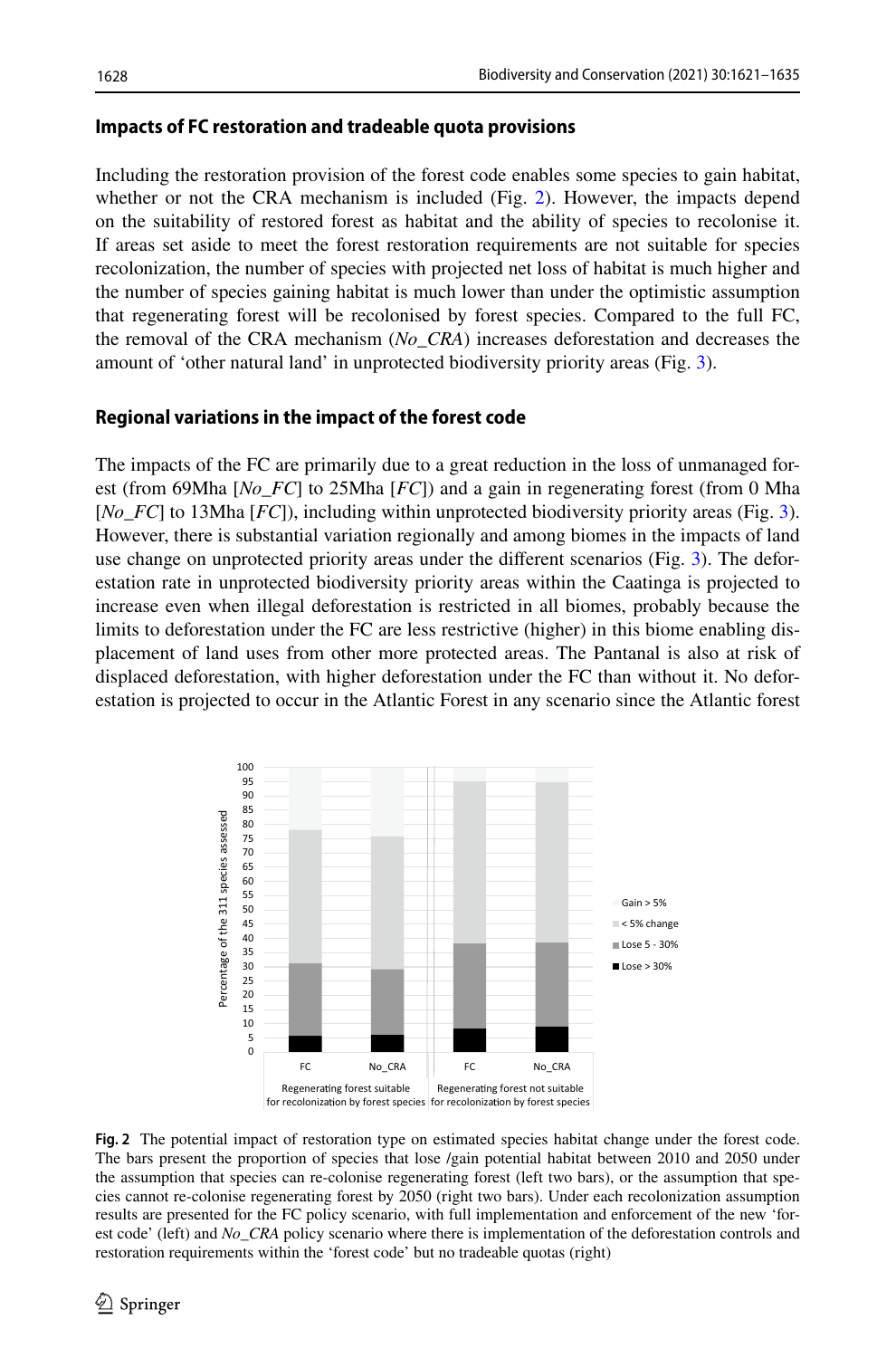

Percentage of unprotected priority area losing or gaining land cover

<span id="page-8-0"></span>**Fig. 3** Land use change within unprotected biodiversity priority areas across diferent biomes between 2010 and 2050. The bars show the proportion of the total land area over which there is loss of unmanaged forest (black), loss or gain in other natural land (light grey) and gain in regenerating forest (dotted)

is protected under additional legislation to the FC and so forest loss was not allowed in the model (even in the *No\_FC* scenario). Enforcing prevention of illegal deforestation only in the Amazon and Atlantic Forest does decrease forest loss within biodiversity priority areas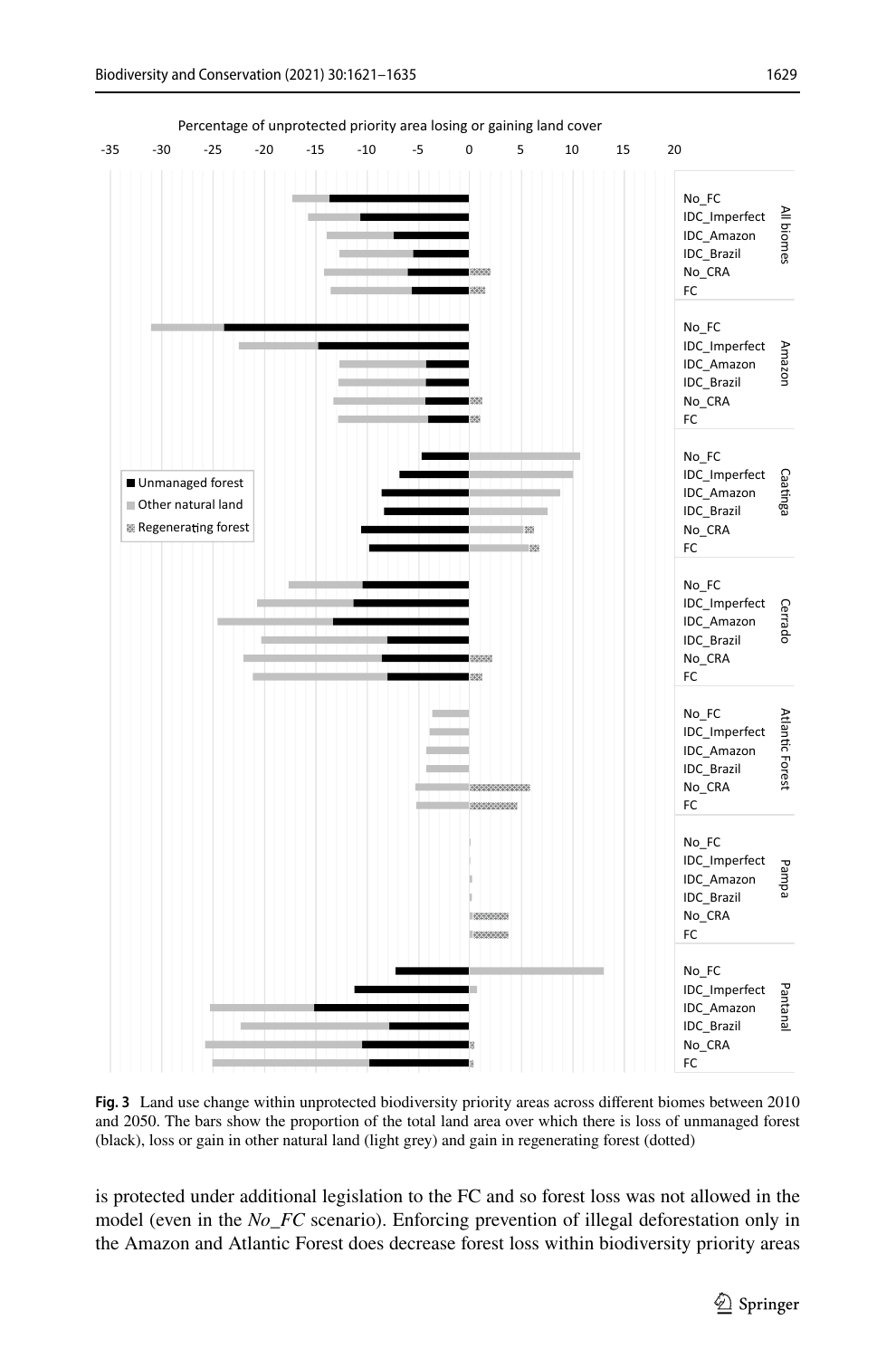within the Amazon. However, it is projected to increase deforestation in unprotected biodiversity priority areas in the Caatinga, Cerrado and Pantanal (Fig. [3\)](#page-8-0). Deforestation prevention is also projected to increase conversion of other natural land, especially in the Cerrado and Pantanal (Fig. [3](#page-8-0)). Projected land-use changes in the Pampa are small in all scenarios.

# **Discussion**

The FC was enacted to help meet biodiversity conservation, climate change mitigation and sustainable development objectives. Our analysis shows that, on the whole, full implementation and enforcement of the FC would beneft biodiversity by reducing habitat loss for many species and supporting the conservation of forest-dependent biodiversity especially in the Amazon and Cerrado, although other areas may face additional pressures. Efective prevention of illegal deforestation is essential to help achieve the FC goals. Recent deforestation trends most closely follow the imperfect deforestation control policy scenario (*IDC\_Imperfect*, Soterroni et al. [2018\)](#page-13-9). Although the majority of farmers comply with deforestation laws, illegal deforestation does occur with large impacts on total deforestation rates (Rajão et al. [2020](#page-13-4)). Our results show that increasing enforcement of deforestation restrictions could reduce habitat loss for many species, but also that any further reduction in enforcement greatly increases the risk of more species losing a large proportion of their habitat. With sufficient national and international will and resources, the land registries developed as part of the FC and Brazil's extensive monitoring programmes mean that national public monitoring systems that enforce environmental compliance at property level are possible and could substantially reduce deforestation within Brazil's major supply chains (Rajão et al. 2020). However, further measures beyond the current FC would be needed to prevent ongoing biodiversity loss.

Preventing illegal deforestation did slightly reduce the number of species that gained habitat within the analysis, due to a net reduction in 'other natural land'. However, this result needs to be viewed with caution since the other natural land category of the land use model covers both abandoned agriculture and non-forest natural vegetation. In the assessment of changes in suitable habitat for non-forest species, all of the 'other natural land' that occurred within their potential range was assumed to be suitable for them. This is likely to be an overestimation as many species will be more specialised and take a long time to recolonize abandoned agricultural areas. The impact of the observed increased loss of other natural land within biodiversity priority areas under the FC (compared to the *No\_FC* scenario) will depend on the extent to which agricultural expansion is directed towards abandoned agricultural areas rather than conversion of non-forest native vegetation.

Our analysis highlights the importance of assessing policy impacts across the widest possible scale. The Caatinga, Cerrado and Pantanal are potentially subject to greater impacts from full implementation of the FC than elsewhere in Brazil. The Caatinga and Cerrado biomes have lost substantial amounts of natural vegetation in the past three decades (Beuchle et al. [2015;](#page-12-11) Strassburg et al. [2017](#page-13-12)). The GLOBIOM-Brazil projections suggest that such pressure will continue, threatening the biodiversity of non-forest ecosystems (Overbeck et al. [2015](#page-13-15); Strassburg et al. [2017\)](#page-13-12). We show that, for biodiversity objectives, discourse on, and efective implementation of, the FC clearly needs to go beyond forests.

The Cerrado biome has the richest fora among the world's savannas (>7000 species) and high levels of endemism (Klink and Machado [2005\)](#page-12-12). The region's fauna depends on the maintenance of its wide range of habitat types (Pacheco and Vasconcelos [2012;](#page-13-22)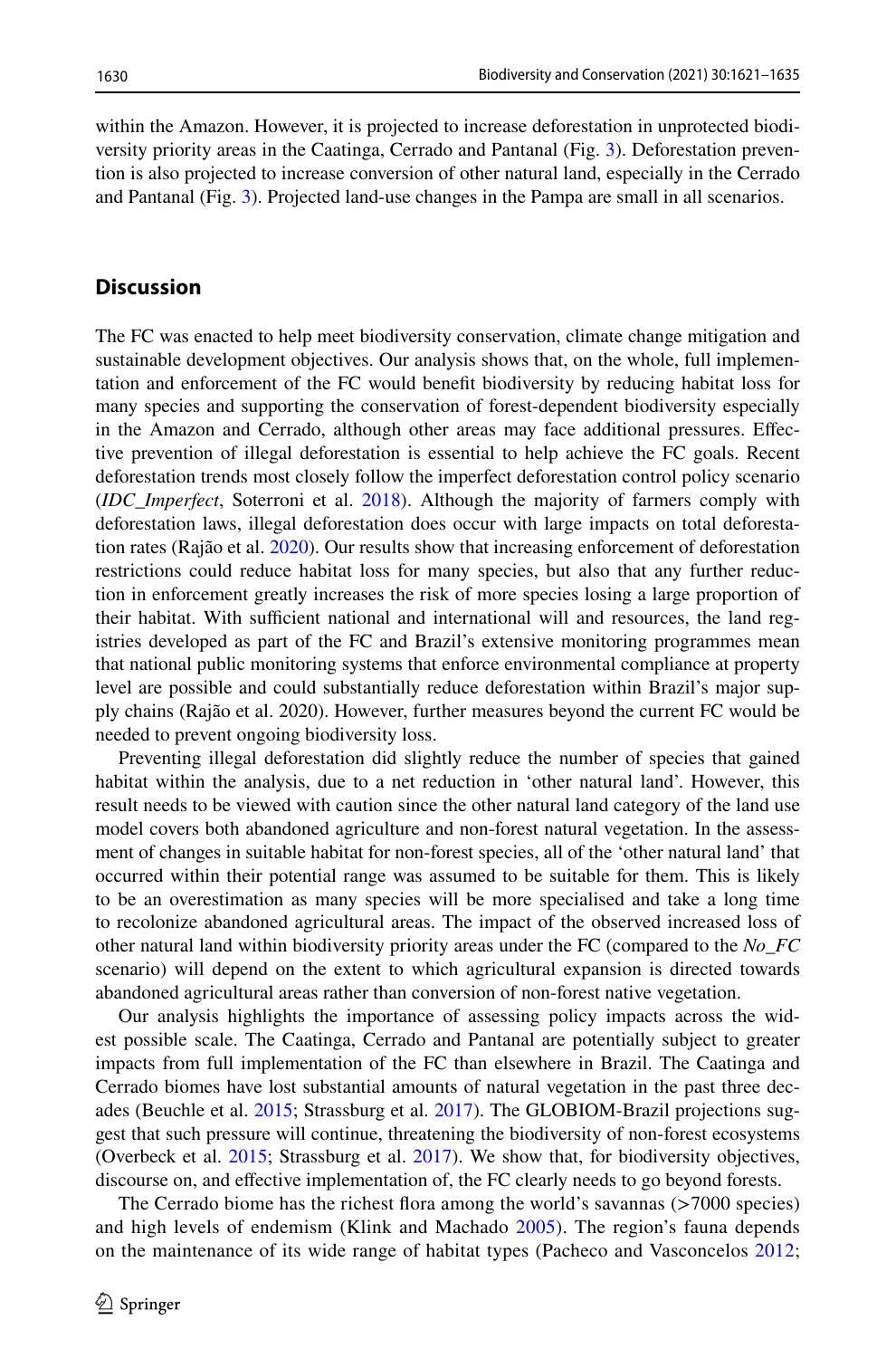de Mello et al. [2015](#page-12-0)). While the model does not diferentiate among the more local and specialized habitats, our results suggest that attention to the less-forested Cerrado ecosystems may be warranted, as has been highlighted by other recent studies (Brandão et al. [2020;](#page-12-5) Durán et al. [2020](#page-12-13)). The case of the Caatinga is particularly worrisome as little conservation action has so far targeted this biome (Santos et al. [2011](#page-13-14)). Despite some recognition of the need to increase legal protection (Leal et al. [2005\)](#page-12-14), the proportion of the Caatinga included in protected areas remains low. Although the model limits the agricultural expansion in the Caatinga to its historical trends to take account of water availability constraints (a short and irregular rainy season and propensity to frequent droughts), introduction of irrigation techniques and new agricultural technologies could foster agricultural expansion here. Thus, special provisions may be needed to protect the Caatinga and its endemic biodiversity.

How specifc regulations within the FC are implemented is also critical to its biodiversity impact, in particular on how well species colonise areas of regenerating forest. Such areas often support diferent species and communities compared to primary forests, and it can take up to 300 years for biodiversity to recover when forest regenerates (Liebsch et al. [2008\)](#page-12-15). Therefore, it is unlikely that all species will quickly recolonise reforested areas. Overall, forest regrowth can compensate greenhouse gas emissions from deforestation, but biodiversity loss is not as easily reversed. Techniques that facilitate recovery of natural forest (e.g. soil management, planting native species and maintenance of, and connectivity with, natural remnants) may promote forest species colonization of restored forest (Chaz-don [2013](#page-12-16)). Therefore, efforts at ecological restoration are likely to be essential to maximising the positive biodiversity impacts of the restoration requirements within the FC.

Although the analysis did not identify a large diference in the number of species losing or gaining habitat with the CRA mechanism, it suggests that fast and efective implementation of the CRA (i.e. enabling farmers to reduce their restoration requirements by conserving areas of mature forest in other locations) could protect existing habitats, including high biodiversity forest areas. Our analysis may have underestimated the impact on species of protecting existing habitat due to the resolution of the analysis. The analysis was not able to diferentiate between old and new growth forest, nor between abandoned farmland and other natural land, and so is likely to have underestimated the impact of land use change on species which require old growth forest or undisturbed other native vegetation. Future work is needed to explore the likely added beneft to species of prioritising CRA credits in areas of highest biodiversity priority. Additionally, land use planning at smaller scales than that evaluated by GLOBIOM-Brazil (e.g. local watershed) can help maintain biodiversity while meeting production needs (Kennedy et al. [2016\)](#page-12-17).

This model-based assessment addresses only some of the impacts of agriculture and forestry related land use change on biodiversity. The relatively coarse resolution of GLO-BIOM-Brazil meant that another important driver, forest fragmentation (Almeida-Gomes et al. [2016\)](#page-11-0), could not be considered, and neither were infrastructure development (Laurance et al. [2015;](#page-12-18) Lees et al. [2016](#page-12-19)) or hunting (De Souza and Alves [2014\)](#page-12-20) accounted for. Over the longer term, land use change and other threats are likely to interact with climate change (Brodie et al. [2012\)](#page-12-21), with important implications for Brazilian biodiversity.

While no single specifc model or scenario exercise can cover all threats faced by species and ecosystems, models and scenarios are key tools for guiding development and implementation of policies. Like other land use related polices, the FC was developed to help meet a range of objectives. Our work helps in developing a holistic understanding of the potential benefts of fully implementing and enforcing the FC, and the risks of not doing so.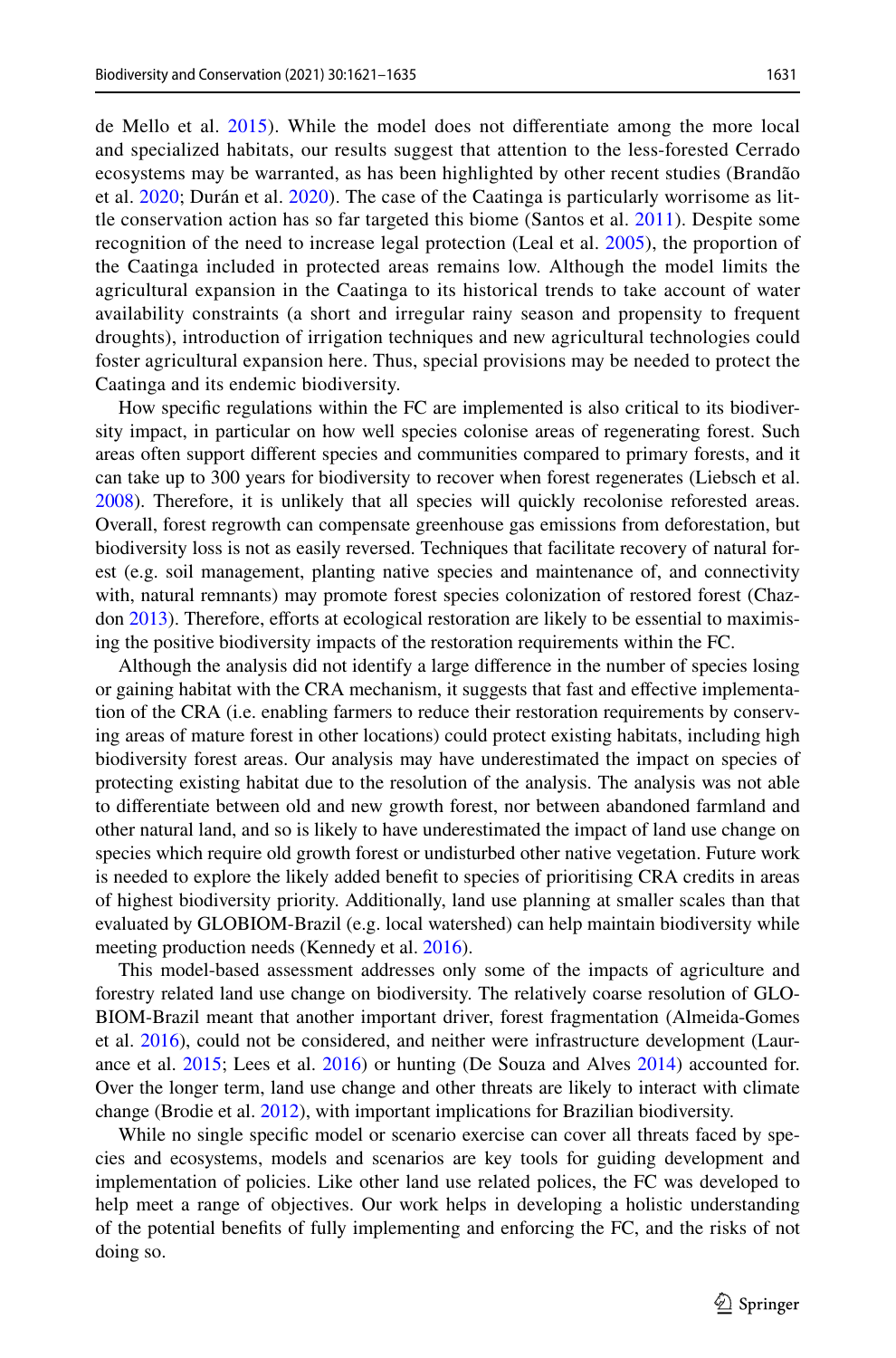Overall, the full and efective enforcement of the FC can be good for biodiversity, especially if additional measures are put into place to protect areas such as native vegetation in the Caatinga and Cerrado, which may be under increased pressure due to FC implementation and enforcement elsewhere.

**Supplementary Information** The online version contains supplementary material available at [https://doi.](https://doi.org/10.1007/s10531-021-02159-x) [org/10.1007/s10531-021-02159-x.](https://doi.org/10.1007/s10531-021-02159-x)

**Acknowledgements** This work was supported by the REDD-PAC project ([www.redd-pac.org\)](http://www.redd-pac.org) and the RESTORE+ project [\(www.restoreplus.org\)](http://www.restoreplus.org), which are part of the International Climate Initiative (IKI), supported by the Federal Ministry for the Environment, Nature Conservation and Nuclear Safety (BMU) based on a decision adopted by the German Bundestag. To derive the scenarios and help analyse the results, the REDD-PAC team held various rounds of meetings with Brazilian stakeholders. We thank Carlos Klink, Antonio Carlos do Prado, Adriano Oliveira, José Miguez, Carlos Scaramuzza, Francisco Oliveira, and Letícia Guimarães (all MMA), André Nassar (MAPA), Eustáquio Reis (IPEA/MPOG), and Thelma Krug, Dalton Valeriano, Isabel Escada, Silvana Amaral, Luiz Maurano, and Miguel Monteiro (INPE) for advice and guidance.

**Funding** This work was supported by the REDD-PAC project ([www.redd-pac.org](http://www.redd-pac.org)) and the RESTORE+project [\(www.restoreplus.org](http://www.restoreplus.org)), which are part of the International Climate Initiative (IKI), supported by the Federal Ministry for the Environment, Nature Conservation and Nuclear Safety (BMU) based on a decision adopted by the German Bundestag.

**Data availability** The main input and output datafles from the GLOBIOM-Brazil model are available from [www.redd-pac.org](http://www.redd-pac.org). Full data have not been archived according to the BES data archiving policy due to restrictions from the data owners. However, a full list of species used in the analysis are available in the online supplementary material. Species ranges for mammals and amphibians can be downloaded from [https://www.iucnredlist.org/resources/spatial-data-download.](https://www.iucnredlist.org/resources/spatial-data-download) Bird distribution ranges have to be requested at <http://datazone.birdlife.org/species/requestdis>. Habitat preferences for vertebrates, including altitudinal ranges, can be downloaded from <http://apiv3.iucnredlist.org/api/v3/docs> after requesting a token in [http://](http://apiv3.iucnr) [apiv3.iucnr](http://apiv3.iucnr) edlist.org/api/v3/token.

**Code availability** R used for the analysis. Explanations of analysis provided in methods but R code not archived (since no new programmes created).

#### **Declarations**

**Confict of interest** The authors have no conficts of interest to declare that are relevant to the content of this article.

**Open Access** This article is licensed under a Creative Commons Attribution 4.0 International License, which permits use, sharing, adaptation, distribution and reproduction in any medium or format, as long as you give appropriate credit to the original author(s) and the source, provide a link to the Creative Commons licence, and indicate if changes were made. The images or other third party material in this article are included in the article's Creative Commons licence, unless indicated otherwise in a credit line to the material. If material is not included in the article's Creative Commons licence and your intended use is not permitted by statutory regulation or exceeds the permitted use, you will need to obtain permission directly from the copyright holder. To view a copy of this licence, visit [http://creativecommons.org/licenses/by/4.0/.](http://creativecommons.org/licenses/by/4.0/)

# **References**

<span id="page-11-0"></span>Almeida-Gomes M, Prevedello JA, Crouzeilles R (2016) The use of native vegetation as a proxy for habitat may overestimate habitat availability in fragmented landscapes. Landscape Ecol 31(4):711–719. <https://doi.org/10.1007/s10980-015-0320-3>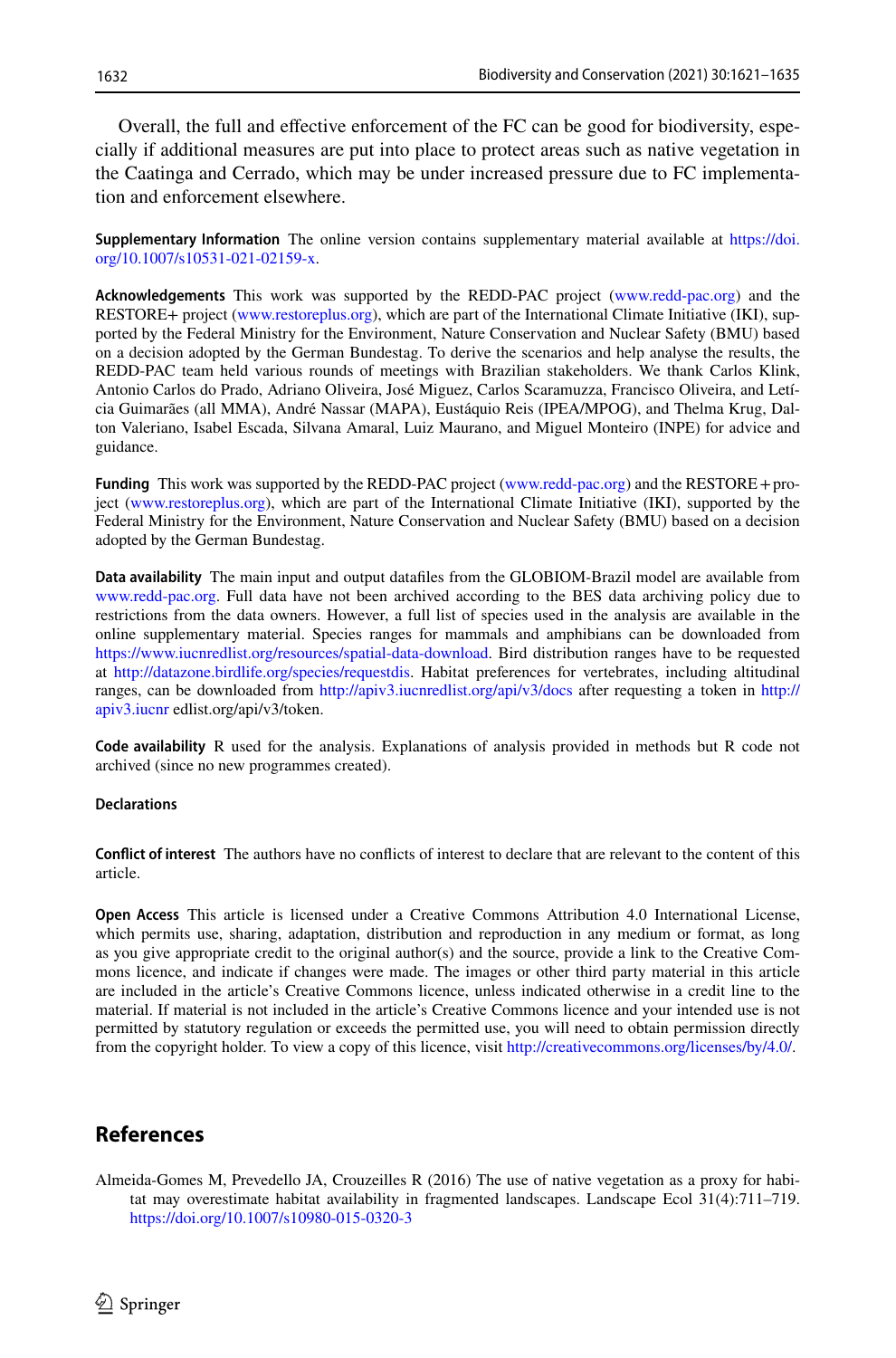- <span id="page-12-11"></span>Beuchle R, Grecchi RC, Shimabukuro YE, Seliger R, Eva HD, Sano E, Achard F (2015) Land cover changes in the Brazilian Cerrado and Caatinga biomes from 1990 to 2010 based on a systematic remote sensing sampling approach. Appl Geogr 58:116–127. <https://doi.org/10.1016/j.apgeog.2015.01.017>
- <span id="page-12-4"></span>Bird JP, Buchanan GM, Lees AC, Clay RP, Develey PF, Yépez I, Butchart SH (2012) Integrating spatially explicit habitat projections into extinction risk assessments: a reassessment of Amazonian avifauna incorporating projected deforestation. Divers Distrib 18(3):273–281. [https://doi.org/10.1111/j.1472-](https://doi.org/10.1111/j.1472-4642.2011.00843.x) [4642.2011.00843.x](https://doi.org/10.1111/j.1472-4642.2011.00843.x)
- <span id="page-12-5"></span>Brandão A, Rausch L, Durán AP, Costa C, Spawn SA, Gibbs HK (2020) Estimating the potential for conservation and farming in the Amazon and Cerrado under four policy scenarios. Sustainability 12(3):1277
- <span id="page-12-3"></span>Brancalion PH, Garcia LC, Loyola R, Rodrigues RR, Pillar VD, Lewinsohn TM (2016) A critical analysis of the Native Vegetation Protection Law of Brazil (2012): updates and ongoing initiatives. Natureza & Conservação 14:1–15.<https://doi.org/10.1016/j.ncon.2016.03.003>
- <span id="page-12-21"></span>Brodie J, Post E, Laurance WF (2012) Climate change and tropical biodiversity: a new focus. Trends Ecol Evol 27(3):145–150. <https://doi.org/10.1016/j.tree.2011.09.008>
- <span id="page-12-10"></span>Buchanan GM, Donald PF, Butchart SH (2011) Identifying priority areas for conservation: a global assessment for forest-dependent birds. PloS One. <https://doi.org/10.1371/journal.pone.0029080>
- <span id="page-12-16"></span>Chazdon RL (2013) Making tropical succession and landscape reforestation successful. J Sustain Forest 32(7):649–658. <https://doi.org/10.1080/10549811.2013.817340>
- <span id="page-12-1"></span>de Castro Solar RR et al (2016) Biodiversity consequences of land-use change and forest disturbance in the Amazon: a multi-scale assessment using ant communities. Biol Cons 197:98–107. [https://doi.](https://doi.org/10.1016/j.biocon.2016.03.005) [org/10.1016/j.biocon.2016.03.005](https://doi.org/10.1016/j.biocon.2016.03.005)
- <span id="page-12-20"></span>de Souza JB, Alves RRN (2014) Hunting and wildlife use in an Atlantic Forest remnant of northeastern Brazil. Trop Conserv Sci 7(1):145–160. <https://doi.org/10.1177/194008291400700105>
- <span id="page-12-0"></span>de Mello PL, Machado RB, Nogueira CDC (2015) Conserving biogeography: Habitat loss and vicariant patterns in endemic squamates of the Cerrado hotspot. PloS One. [https://doi.org/10.1371/journal.](https://doi.org/10.1371/journal.pone.0133995) [pone.0133995](https://doi.org/10.1371/journal.pone.0133995)
- <span id="page-12-13"></span>Durán AP, Green JM, West CD, Visconti P, Burgess ND, Virah-Sawmy M, Balmford A (2020) A practical approach to measuring the biodiversity impacts of land conversion. Methods Ecol Evol 11:910–921
- <span id="page-12-2"></span>Federative Republic of Brazil (2015) Intended Nationally Determined Contribution towards achieving the objective of the United Nations Framework Convention on Climate Change. Federative Republic of Brazil, Brasilia
- <span id="page-12-8"></span>Guidotti V, Freitas F, Sparovek G, Pinto L, Hamamura C, Carvalho T, Cerignoni F (2017) Números detalhados do novo código forestal e suas implicações para os pras. Sustentabilidade em Debate 5:1–11
- <span id="page-12-6"></span>Havlík P, Schneider UA, Schmid E, Böttcher H, Fritz S, Skalský R, Aoki K, De Cara S, Kindermann G, Kraxner F, Leduc S, McCallum I, Mosnier A, Sauer T, Obersteiner M (2011) Global landuse implications of frst and second generation biofuel targets. Energy Policy 39(10):5690–5702. <https://doi.org/10.1016/j.enpol.2010.03.030>
- <span id="page-12-7"></span>Havlík P, Valin H, Herrero M, Obersteiner M, Schmid E, Rufno MC, Mosnier A, Thornton PK, Böttcher H, Conant RT, Frank S (2014) Climate change mitigation through livestock system transitions. Proc Natl Acad Sci 111(10):3709–3714
- <span id="page-12-9"></span>IUCN (2013). The IUCN Red List of Threatened Species. Version 2013.1. [http://www.iucnredlist.org.](http://www.iucnredlist.org) Accessed 1 July 2013
- <span id="page-12-17"></span>Kennedy CM, Hawthorne PL, Miteva DA, Baumgarten L, Sochi K, Matsumoto M, Evans JS, Polasky S, Hamel P, Vieira EM, Ferreira Develey P, Sekercioglu CH, Davidson AD, Uhlhorn EM, Kiesecker J (2016) Optimizing land use decision-making to sustain Brazilian agricultural profts, biodiversity and ecosystem services. Biol Conserv 204:221–230
- <span id="page-12-12"></span>Klink CA, Machado RB (2005) Conservation of the Brazilian cerrado. Conserv Biol 19(3):707–713. <https://doi.org/10.1111/j.1523-1739.2005.00702.x>
- <span id="page-12-18"></span>Laurance WF, Peletier-Jellema A, Geenen B, Koster H, Verweij P, Van Dijck P et al (2015) Reducing the global environmental impacts of rapid infrastructure expansion. Curr Biol 25(7):R259–R262. <https://doi.org/10.1016/j.cub.2015.02.050>
- <span id="page-12-14"></span>Leal IR, Da Silva JMC, Tabarelli M, Lacher TE (2005) Changing the course of biodiversity conservation in the Caatinga of northeastern Brazil. Conserv Biol 19(3):701–706. [https://doi.org/10.1111/j.](https://doi.org/10.1111/j.1523-1739.2005.00703.x) [1523-1739.2005.00703.x](https://doi.org/10.1111/j.1523-1739.2005.00703.x)
- <span id="page-12-19"></span>Lees AC, Peres CA, Fearnside PM, Schneider M, Zuanon JA (2016) Hydropower and the future of Amazonian biodiversity. Biodivers Conserv 25(3):451–466. <https://doi.org/10.1007/s10531-016-1072-3>
- <span id="page-12-15"></span>Liebsch D, Marques MC, Goldenberg R (2008) How long does the Atlantic Rain Forest take to recover after a disturbance? changes in species composition and ecological features during secondary succession. Biol Cons 141(6):1717–1725.<https://doi.org/10.1016/j.biocon.2008.04.013>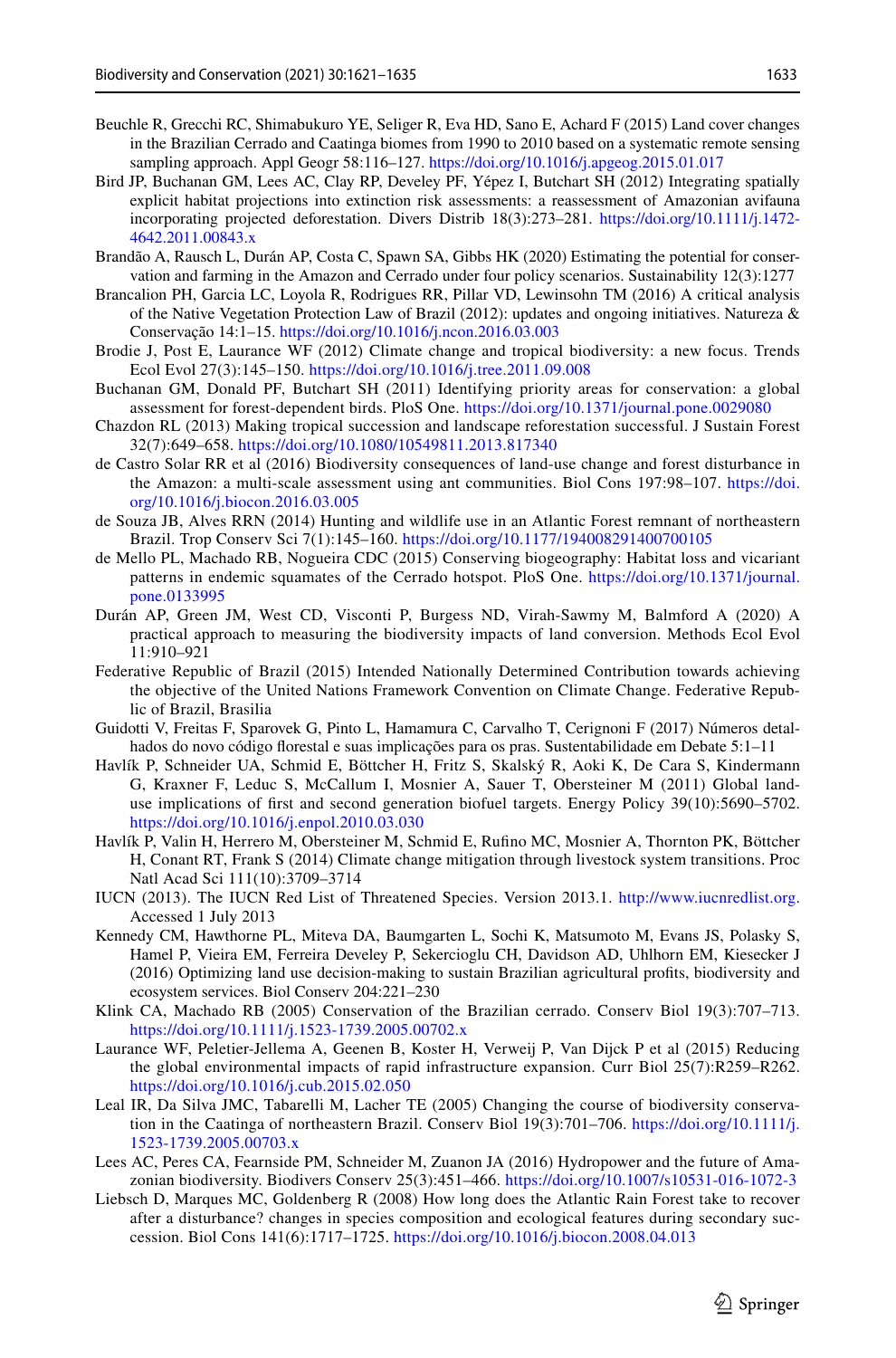- <span id="page-13-20"></span>MMA (2007). Priority areas for the conservation, sustainable use and beneft sharing of Brazilian biological diversity. Update: MMA Administrative Ruling N° 9, of 23 January 2007., Ministry of the Environment– MMA, Brasilia, Brazil.
- <span id="page-13-5"></span>MMA (2016). National Biodiversity Strategy and Action Plan, Ministry of the Environment – MMA, Brasilia
- <span id="page-13-1"></span>Moura NG, Lees AC, Andretti CB, Davis BJ, Solar RR, Aleixo A et al (2013) Avian biodiversity in multiple-use landscapes of the Brazilian Amazon. Biol Cons 167:339–348. [https://doi.org/10.1016/j.](https://doi.org/10.1016/j.biocon.2013.08.023) [biocon.2013.08.023](https://doi.org/10.1016/j.biocon.2013.08.023)
- <span id="page-13-0"></span>Myers N, Mittermeier RA, Mittermeier CG, Da Fonseca GA, Kent J (2000) Biodiversity hotspots for conservation priorities. Nature 403(6772):853–858. <https://doi.org/10.1038/35002501>
- <span id="page-13-2"></span>Newbold T, Hudson LN, Hill SL, Contu S, Lysenko I, Senior RA et al (2015) Global efects of land use on local terrestrial biodiversity. Nature 520(7545):45–50.<https://doi.org/10.1038/nature14324>
- <span id="page-13-6"></span>OECD/FAO (2016). OECD-FAO Agricultural Outlook 2016-2025, OECD Publishing, Paris. Available at: http://dx.doi.org/[https://doi.org/10.1787/agr\\_outlook-2016-en](https://doi.org/10.1787/agr_outlook-2016-en)
- <span id="page-13-17"></span>O'Neill BC, Kriegler E, Riahi K, Ebi KL, Hallegatte S, Carter TR, Mathur R, van Vuuren DP (2014) A new scenario framework for climate change research: the concept of shared socioeconomic pathways. Clim Change 122(3):387–400
- <span id="page-13-15"></span>Overbeck GE, Vélez-Martin E, Scarano FR, Lewinsohn TM, Fonseca CR, Meyer ST et al (2015) Conservation in Brazil needs to include non-forest ecosystems. Divers Distrib 21(12):1455–1460. [https://doi.](https://doi.org/10.1111/ddi.12380) [org/10.1111/ddi.12380](https://doi.org/10.1111/ddi.12380)
- <span id="page-13-22"></span>Pacheco R, Vasconcelos HL (2012) Habitat diversity enhances ant diversity in a naturally heterogeneous Brazilian landscape. Biodivers Conserv 21(3):797–809. <https://doi.org/10.1007/s10531-011-0221-y>
- <span id="page-13-3"></span>PRODES 2019 Amazon deforestation database [\(www.obt.inpe.br/prodes](http://www.obt.inpe.br/prodes)). Accessed 6 June 2019
- <span id="page-13-4"></span>Rajão R, Soares-Filho B, Nunes F, Börner J, Machado L, Assis D, Oliveira A, Pinto L, Ribeiro V, Rausch L, Gibbs H, Figueira D (2020) The rotten apples of Brazil's agribusiness. Science 369(6501):246–248
- <span id="page-13-7"></span>Rochedo PRR, Soares-Filho B, Schaeffer R, Viola E, Szklo A, Lucena AFP et al (2018) The threat of political bargaining to climate mitigation in Brazil. Nat Clim Chang 8:695–698. [https://doi.org/10.1038/](https://doi.org/10.1038/s41558-018-0213-) [s41558-018-0213-](https://doi.org/10.1038/s41558-018-0213-)
- <span id="page-13-21"></span>Rosa M, Albernaz A, Valdujo P, Souza M, Baumgarten L, de Lima LH (2007) Priority areas for the conservation, sustainable use and beneft sharing of Brazilian biological diversity. Technical report, MMA - Brazilian Ministryfor the Environment
- <span id="page-13-14"></span>Santos JC, Leal IR, Almeida-Cortez JS, Fernandes GW, Tabarelli M (2011) Caatinga: the scientifc negligence experienced by a dry tropical forest. Trop Conserv Sci 4(3):276–286. [https://doi.org/10.1177/](https://doi.org/10.1177/194008291100400306) [194008291100400306](https://doi.org/10.1177/194008291100400306)
- <span id="page-13-10"></span>Soares-Filho BS, Nepstad DC, Curran LM, Cerqueira GC, Garcia RA, Ramos CA et al (2006) Modelling conservation in the Amazon basin. Nature 440(7083):520–523. <https://doi.org/10.1038/nature04389>
- <span id="page-13-8"></span>Soares-Filho B, Rajão R, Macedo M, Carneiro A, Costa W, Coe M, Rodrigues H, Alencar A (2014) Cracking Brazil's forest code. Science 344(6182):363–364.<https://doi.org/10.1126/science.1246663>
- <span id="page-13-9"></span>Soterroni AC, Mosnier A, Carvalho AXY, Camara G, Obersteiner M, Andrade PR, Souza RC, Brock R, Pirker J, Kraxner F, Havlík P (2018) Future environmental and agricultural impacts of Brazil's Forest Code. Environ Res Lett 13:074021.<https://doi.org/10.1088/1748-9326/aaccbb>
- <span id="page-13-16"></span>Soterroni AC, Ramos FM, Mosnier A, Fargione J, Andrade PR, Baumgarten L, Pirker J, Obersteiner M, Kraxner F, Câmara G, Carvalho AX (2019) Expanding the soy moratorium to Brazil's Cerrado. Sci Adv. <https://doi.org/10.1126/sciadv.aav7336>
- <span id="page-13-11"></span>Strassburg BB, Rodrigues AS, Gusti M, Balmford A, Fritz S, Obersteiner M, Turner RK, Brooks TM (2012) Impacts of incentives to reduce emissions from deforestation on global species extinctions. Nat Clim Chang 2(5):350–355.<https://doi.org/10.1038/nclimate1375>
- <span id="page-13-12"></span>Strassburg BB, Brooks TM, Feltran-Barbieri R, Iribarrem A, Crouzeilles R, Loyola R et al (2017) Moment of truth for the Cerrado hotspot. Nat Ecol Evol 1:1–3.<https://doi.org/10.1038/s41559-017-0099>
- <span id="page-13-18"></span>de Andrade U, Junior MA, Valin H, Soterroni AC, Ramos FM, Halog A (2019) Exploring future scenarios of ethanol demand in Brazil and their land-use implications. Energy Policy 134:110958. [https://doi.](https://doi.org/10.1016/j.enpol.2019.110958) [org/10.1016/j.enpol.2019.110958](https://doi.org/10.1016/j.enpol.2019.110958)
- <span id="page-13-13"></span>Vieira RRS, Ribeiro BR, Resende FM, Brum FT, Machado N, Sales LP et al (2018) Compliance to Brazil's Forest Code will not protect biodiversity and ecosystem services. Divers Distrib 24:434–438. [https://](https://doi.org/10.1111/ddi.12700) [doi.org/10.1111/ddi.12700](https://doi.org/10.1111/ddi.12700)
- <span id="page-13-19"></span>Zilli M, Scarabello M, Soterroni AC, Valin H, Mosnier A, Leclere D, Havlik P, Kraxner F, Lopes MA, Ramos FM (2020) The impact of climate change on Brazil's agriculture. Sci Tot Environ. [https://doi.](https://doi.org/10.1016/j.scitotenv.2020.139384) [org/10.1016/j.scitotenv.2020.139384](https://doi.org/10.1016/j.scitotenv.2020.139384)